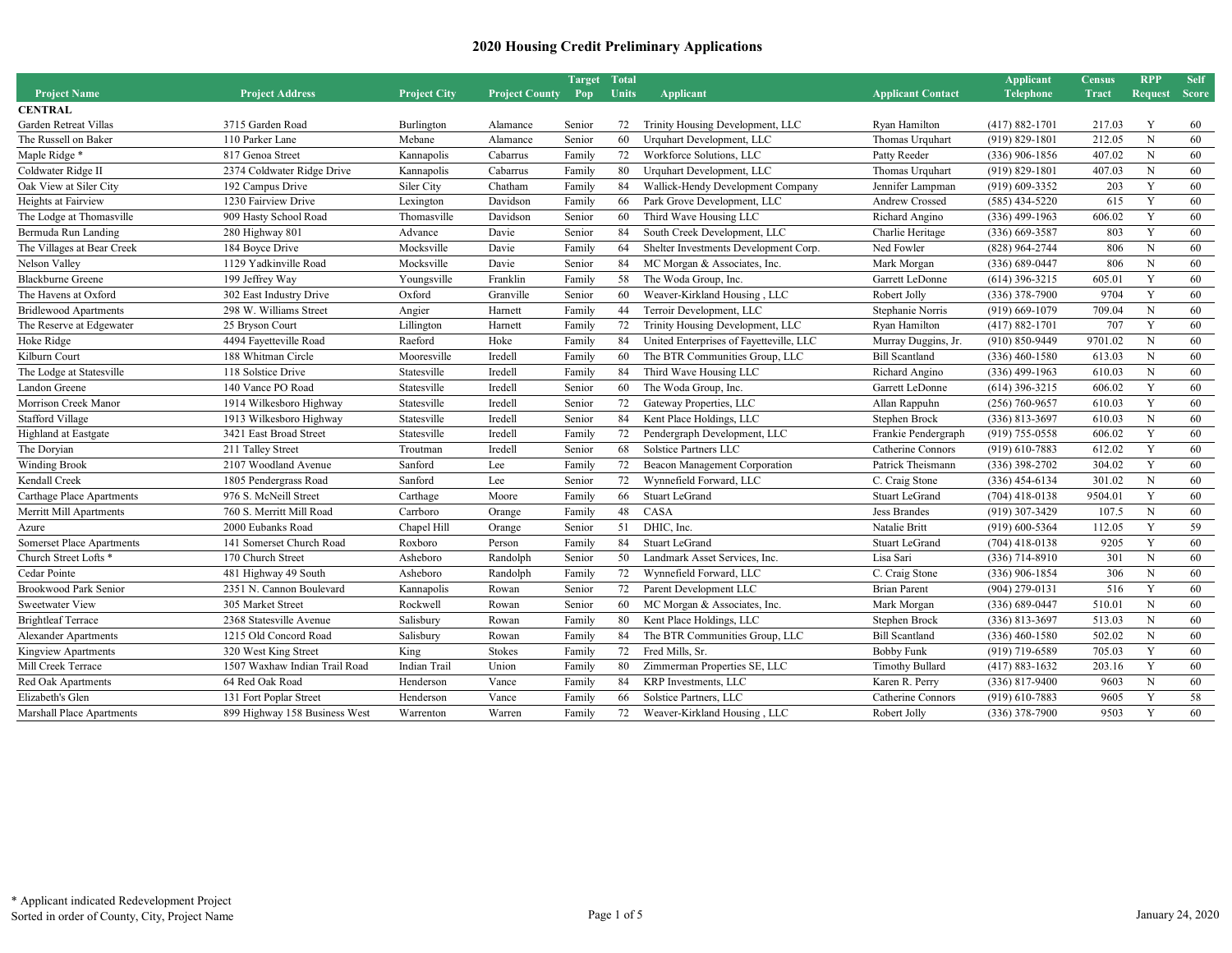|                                   |                               |                     |                       | Target | <b>Total</b> |                                         |                          | <b>Applicant</b>   | <b>Census</b> | <b>RPP</b>     | <b>Self</b>  |
|-----------------------------------|-------------------------------|---------------------|-----------------------|--------|--------------|-----------------------------------------|--------------------------|--------------------|---------------|----------------|--------------|
| <b>Project Name</b>               | <b>Project Address</b>        | <b>Project City</b> | <b>Project County</b> | Pop    | <b>Units</b> | Applicant                               | <b>Applicant Contact</b> | <b>Telephone</b>   | Tract         | <b>Request</b> | <b>Score</b> |
| <b>EAST</b>                       |                               |                     |                       |        |              |                                         |                          |                    |               |                |              |
| Wiley Mill                        | 204 Brick Kiln Road           | Washington          | Beaufort              | Family | 48           | Pendergraph Development, LLC            | Frankie Pendergraph      | $(919)$ 755-0558   | 9305.02       | Y              | -60          |
| Calabash Meadows                  | 396 Calabash Road, NW         | Calabash            | <b>Brunswick</b>      | Senior | 60           | Holly L. Smith                          | Holly Smith              | $(919) 673 - 5547$ | 205.07        | $\mathbf N$    | 60           |
| Sweetgrass Landing                | 5066 Northside Drive          | Shallotte           | Brunswick             | Family | 72           | South Creek Development, LLC            | Charlie Heritage         | $(336)$ 669-3587   | 206.01        | Y              | 60           |
| <b>Southport Place Apartments</b> | 4811 Southport-Supply Road SE | Southport           | Brunswick             | Family | 84           | <b>Stuart LeGrand</b>                   | <b>Stuart LeGrand</b>    | $(704)$ 418-0138   | 203.04        | Y              | 60           |
| Summerwood Apartments             | 100 Seaside Road              | <b>Sunset Beach</b> | Brunswick             | Family | 84           | Terroir Development, LLC                | Stephanie Norris         | $(919)$ 669-1079   | 205.03        | N              | 60           |
| Eastport II at the Park           | 738 Professional Park Drive   | Beaufort            | Carteret              | Family | 60           | East Carolina Community Development     | Keith Walker             | $(252) 504 - 3996$ | 9703.01       | Y              | 60           |
| Moorland Cove                     | 4506 County Club Road         | Morehead City       | Carteret              | Family | 60           | Pendergraph Development, LLC            | Frankie Pendergraph      | $(919)$ 755-0558   | 9705.01       | $\mathbf N$    | 60           |
| Woodfield Landing                 | 204 Catawba Road              | Havelock            | Craven                | Family | 80           | South Creek Development, LLC            | Charlie Heritage         | $(336)$ 669-3587   | 9,611         | N              | 60           |
| Highlands Village Apartments      | 2604 Trent Road               | New Bern            | Craven                | Family | 60           | Terroir Development, LLC                | Stephanie Norris         | $(919)$ 669-1079   | 9604.02       | N              | 60           |
| Collins Court                     | 300 Clearfield Drive          | Roanoke Rapids      | Halifax               | Family | 54           | The Woda Group, Inc.                    | Garrett LeDonne          | $(614)$ 396-3215   | 9,302         | Y              | 60           |
| River Towne Villas                | 200 W. Becker Drive           | Roanoke Rapids      | Halifax               | Family | 80           | Weaver-Kirkland Housing, LLC            | Robert Jolly             | $(336)$ 378-7900   | 9304          | Y              | 60           |
| Holly Tree Grove                  | 200 Adams Drive               | Benson              | Johnston              | Senior | 48           | GDE Holdings, LLC                       | Gary D. Ellis            | $(704)$ 357-6000   | 414           | Y              | 60           |
| <b>Benson Cottages</b>            | 12697 NC Highway 210          | Benson              | Johnston              | Family | 84           | United Enterprises of Fayetteville, LLC | Murray Duggins, Jr.      | $(910)$ 485-6600   | 415.03        | N              | 60           |
| <b>Sussex Yards</b>               | 107 McLamb Tart Road          | Benson              | Johnston              | Family | 84           | Kent Place Holdings, LLC                | Stephen Brock            | $(336) 813 - 3697$ | 414           | N              | 60           |
| <b>Glastonberry Meadows</b>       | 245 McLamb Tart Road          | Benson              | Johnston              | Family | 76           | Kent Place Holdings, LLC                | Stephen Brock            | $(336) 813 - 3697$ | 414           | N              | 60           |
| Mayes Farm                        | 5761 US Highway 301           | Four Oaks           | Johnston              | Family | 60           | Pendergraph Development, LLC            | Frankie Pendergraph      | $(919)$ 755-0558   | 412.02        | $\mathbf N$    | 60           |
| The Retreat at Selma              | 1791 Outlet Center Drive      | Selma               | Johnston              | Family | 84           | Third Wave Housing LLC                  | Richard Angino           | $(336)$ 499-1963   | 407           | N              | 60           |
| Paxton Commons                    | 2381 Eastern Avenue           | Rocky Mount         | Nash                  | Family | 55           | The Woda Group, Inc.                    | Garrett LeDonne          | $(614)$ 396-3215   | 111.01        | Y              | 60           |
| The Covenant Senior Housing       | 3100 Alex Trask Drive         | Castle Hayne        | New Hanover           | Senior | 68           | East Carolina Community Development     | Keith Walker             | $(252) 504 - 3996$ | 115           | Y              | 60           |
| Residence at Canopy Pointe        | 217 Middle Sound Loop Road    | Wilmington          | New Hanover           | Senior | 72           | Len Brannen                             | Chris Eisenzimmer        | $(910)$ 338-3349   | 117.05        | Y              | 60           |
| Crestfield Point                  | 1051 Spring Villa Drive       | Jacksonville        | Onslow                | Family | 72           | Halcon Development, LLC                 | Traci Dusenbury          | $(919) 741 - 9328$ | 11.02         | Y              | 59           |
| Cambridge Court                   | 315 Richlands Loop Road       | Richlands           | Onslow                | Family | 72           | Kent Place Holdings, LLC                | Stephen Brock            | $(336) 813 - 3697$ | 2.01          | $\mathbf N$    | 60           |
| Mill Creek Court                  | 917 Old Folkstone Road        | <b>Sneads Ferry</b> | Onslow                | Family | 80           | Flatiron Partners, LLC                  | Charlie Irick            | $(980)$ 335-2032   | 4.01          | Y              | 60           |
| Seagrove Landing                  | 1615 Mount Everest Drive S    | Elizabeth City      | Pasquotank            | Family | 84           | Kent Place Holdings, LLC                | Stephen Brock            | $(336) 813 - 3697$ | 9606          | $\mathbf N$    | 60           |
| Oak Ridge Park                    | 325 Second Street             | Ayden               | Pitt                  | Family | 80           | Halcon Development, LLC                 | Traci Dusenbury          | (919) 741-9328     | 14.01         | Y              | 60           |
| <b>Berkley Trace</b>              | 2100 Esther Circle            | Greenville          | Pitt                  | Senior | 72           | Taft-Mills Group, LLC                   | Dustin Mills             | $(252)$ 916-2691   | 5.02          | Y              | 60           |
| Arlington Trace                   | 2721 Highway 13               | Greenville          | Pitt                  | Family | 70           | Taft-Mills Group, LLC                   | Dustin Mills             | $(252)$ 916-2691   | 6.02          | Y              | 60           |
| Charleston Trace                  | 2350 E. Firetower Road        | Greenville          | Pitt                  | Senior | 72           | Taft-Mills Group, LLC                   | Dustin Mills             | $(252)$ 916-2691   | 10.03         | Y              | 60           |
| <b>Becton Trace</b>               | 4500 East 10th Street         | Greenville          | Pitt                  | Family | 72           | Taft-Mills Group, LLC                   | Dustin Mills             | $(252)$ 916-2691   | 10.01         | Y              | 60           |
| Hardee Village                    | 2227 Alvah Drive              | Greenville          | Pitt                  | Family | 72           | <b>MVAH Holding LLC</b>                 | <b>Brian McGeady</b>     | $(513)$ 964-1140   | 10.02         | Y              | 60           |
| East Bend Trace                   | 459 East Bend Drive           | Greenville          | Pitt                  | Family | 72           | Taft-Mills Group, LLC                   | Dustin Mills             | $(252)$ 916-2691   | 10.01         | Y              | 60           |
| White Spring                      | 2576 Chapman Street           | Winterville         | Pitt                  | Senior | 48           | Evergreen Construction Co.              | Tim Morgan               | $(919) 848 - 2041$ | 13.01         | Y              | 60           |
| River Highlands                   | 3450 Elizabethtown Road       | Lumberton           | Robeson               | Family | 84           | MC Morgan & Associates, Inc.            | Mark Morgan              | $(336) 689 - 0447$ | 9613.02       | N              | 60           |
| <b>Belle View Trace</b>           | 300 East New Hope Road        | Goldsboro           | Wayne                 | Senior | 68           | Taft-Mills Group, LLC                   | Dustin Mills             | $(252)$ 916-2691   | 13.01         | Y              | 60           |
| Tiffany Garden Apartments         | 3227 Central Heights          | Goldsboro           | Wayne                 | Family | 84           | MC Morgan & Associates, Inc.            | Mark Morgan              | $(336) 689 - 0447$ | 3.02          | N              | 60           |
| <b>Heatherton Grove</b>           | 3451 Airport Boulevard NW     | Wilson              | Wilson                | Family | 84           | The BTR Communities Group, LLC          | <b>Bill Scantland</b>    | $(336)$ 460-1580   | 14            | N              | 60           |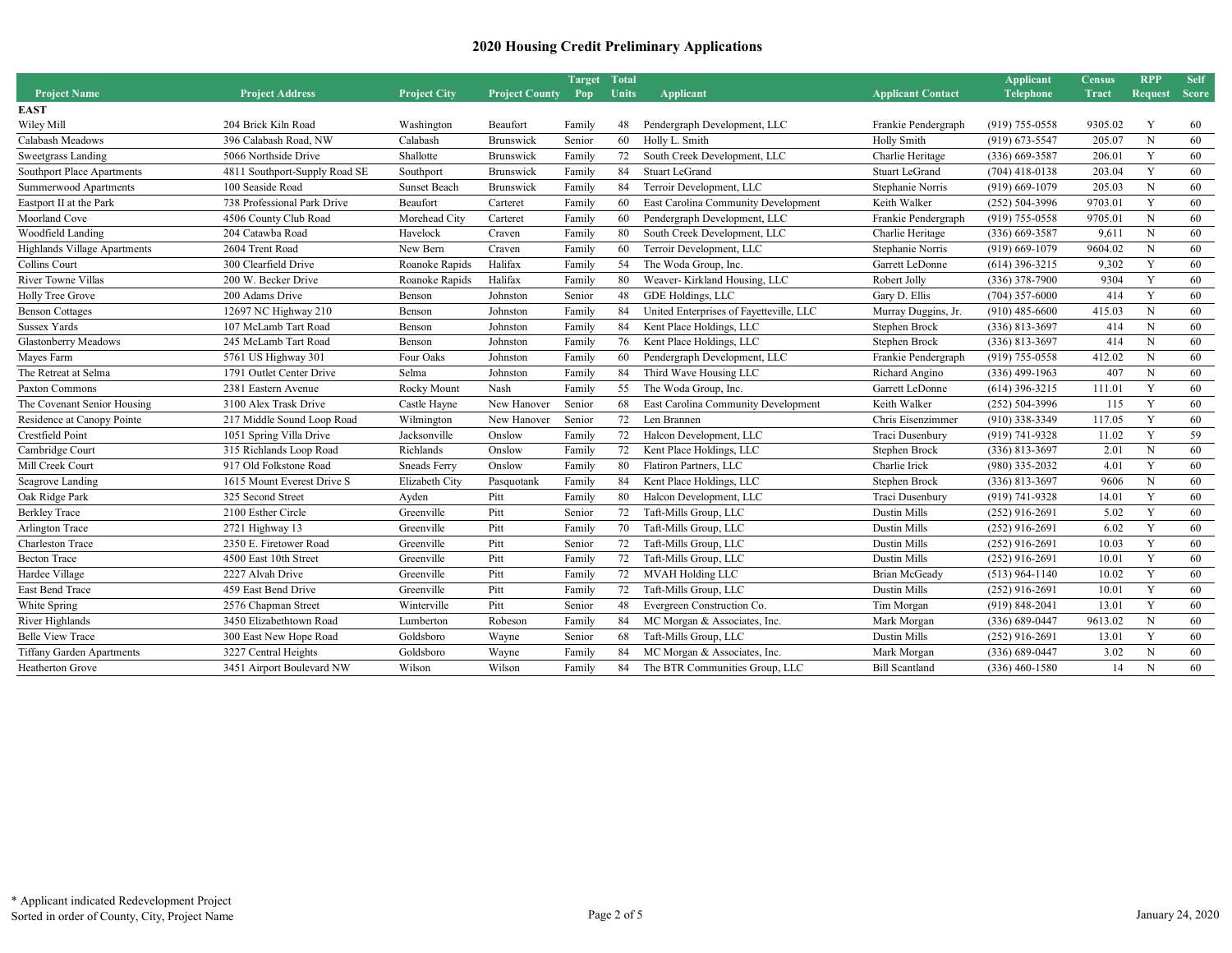|                                  |                              |                     |                       | <b>Target</b> | <b>Total</b> |                                           |                          | <b>Applicant</b>   | <b>Census</b>  | <b>RPP</b>  | <b>Self</b>  |
|----------------------------------|------------------------------|---------------------|-----------------------|---------------|--------------|-------------------------------------------|--------------------------|--------------------|----------------|-------------|--------------|
| <b>Project Name</b>              | <b>Project Address</b>       | <b>Project City</b> | <b>Project County</b> | Pop           | <b>Units</b> | Applicant                                 | <b>Applicant Contact</b> | Telephone          | <b>Tract</b>   | Request     | <b>Score</b> |
| <b>METRO</b>                     |                              |                     |                       |               |              |                                           |                          |                    |                |             |              |
| <b>Quail Hollow</b>              | 111 Bagwell Mill Road        | Arden               | Buncombe              | Family        | 56           | South Creek Development, LLC              | Charlie Heritage         | $(336)$ 669-3587   | 22.03          | Y           | 60           |
| Laurel Wood II                   | 650 Caribou Road             | Asheville           | Buncombe              | Senior        | 69           | Volunteers of America National Services   | Rodrigo Galavis          | $(703)$ 341-5028   | 21.02          | N           | 60           |
| The Villas at Swannanoa          | 2255 Highway 70              | Swannanoa           | Buncombe              | Senior        | 60           | WDT Development, LLC                      | Dennis Tharrington       | $(252)$ 432-1445   | 30.02          | Y           | 60           |
| Ramsey Village                   | 3900 Ramsey Street           | Fayetteville        | Cumberland            | Family        | 84           | <b>MVAH Holding LLC</b>                   | Brian McGeady            | $(513)$ 964-1140   | 25.02          | Y           | 60           |
| West Cumerland                   | 8103 Raeford Road            | Fayetteville        | Cumberland            | Family        | 64           | United Enterprises of Fayetteville, LLC   | Murray Duggins, Jr.      | $(910)$ 485-6600   | 32.01          | N           | 60           |
| The Landing at Beaver Creek      | 6115 Cliffdale Road          | Fayetteville        | Cumberland            | Family        | 84           | Trinity Housing Development, LLC          | J. Ryan Hamilton         | $(417) 882 - 1701$ | 20.01          | Y           | 60           |
| Ashton Place*                    | 310 Jackson Street           | Durham              | Durham                | Senior        | 51           | DHIC. Inc.                                | Natalie Britt            | $(919) 600 - 5364$ | $\overline{7}$ | Y           | 60           |
| Elizabeth Street Apartments *    | 544 Liberty Street           | Durham              | Durham                | Family        | 72           | Laurel Street Residential, LLC            | Ronn Stewart, II         | $(704) 561 - 5225$ | 11             | N           | 60           |
| Commerce Street Seniors *        | 1434 Commerce Street         | Durham              | Durham                | Senior        | 80           | Laurel Street Residential, LLC            | Ronn Stewart, II         | $(704) 561 - 5225$ | 11             | N           | 60           |
| The Village at Kinnamon          | 4340 Kinnamon Village Drive  | Clemmons            | Forsyth               | Family        | 78           | Landmark Asset Services, Inc.             | Lisa Sari                | $(336)$ 714-8910   | 40.14          | N           | 60           |
| Pegram Landing II                | 4999 Styers Ferry Road       | Lewisville          | Forsyth               | Family        | 60           | South Creek Development, LLC              | Charlie Heritage         | $(336)$ 669-3587   | 40.11          | Y           | 60           |
| The Villas at Wilshire           | 2491 Jay Avenue              | Winston-Salem       | Forsyth               | Senior        | 84           | WDT Development, LLC                      | Dennis Tharrington       | $(252)$ 432-1445   | 37.03          | Y           | 60           |
| Reynolda Landing                 | 2940 Reynolda Road           | Winston-Salem       | Forsyth               | Senior        | 48           | South Creek Development, LLC              | Charlie Heritage         | $(336)$ 669-3587   | 26.03          | Y           | 60           |
| Rolling Hills                    | 959 Stafford Forest Drive    | Winston-Salem       | Forsyth               | Family        | 72           | KRP Investments, LLC                      | Karen R. Perry           | $(336) 817 - 9400$ | 37.03          | N           | 60           |
| The Arbors at South Crossing *   | 800 W. Florida Street        | Greensboro          | Guilford              | Family        | 80           | Collaborative Housing Solutions, Inc.     | Richelle Patton          | $(404)$ 997-6786   | 114            | N           | 60           |
| Yanceyville Place                | 2005 Mitchell Avenue         | Greensboro          | Guilford              | Family        | 84           | Fred Mills Jr                             | Fred Mills, Jr           | $(919) 621 - 9364$ | 119.04         | Y           | 60           |
| Redhill Pointe                   | 2983 West Vandalia Road      | Greensboro          | Guilford              | Family        | 84           | Affordable Housing Management, Inc.       | David Levy               | $(336)$ 273-0568   | 165.02         | Y           | 60           |
| The Lofts at Elmsley Crossing    | 506-511 Kallamdale Road      | Greensboro          | Guilford              | Family        | 84           | Trinity Housing Development, LLC          | J.Ryan Hamilton          | $(417) 882 - 1701$ | 168            | Y           | 60           |
| Appert Farm                      | 2571 16th Street             | Greensboro          | Guilford              | Family        | 72           | Beacon Management Corporation             | Patrick Theismann        | $(336)$ 398-2702   | 154.02         | Y           | 60           |
| Dover Downs                      | 3931 Yanceyville Street      | Greensboro          | Guilford              | Senior        | 72           | MC Morgan & Associates, Inc.              | Mark Morgan              | $(336) 689 - 0447$ | 119.04         | N           | 60           |
| Hartley Place                    | 501 W. Hartley Drive         | <b>High Point</b>   | Guilford              | Family        | 72           | Park Grove Development, LLC               | Andrew Crossed           | $(585)$ 435-4766   | 144.07         | Y           | 60           |
| <b>Abbey Crossing</b>            | 4955 Samet Drive             | High Point          | Guilford              | Senior        | 48           | Wynnefield Forward, LLC                   | C. Craig Stone           | $(336)$ 906-1854   | 163.06         | N           | 60           |
| Deep River Pointe                | 1559 Skeet Club Road         | High Point          | Guilford              | Family        | 72           | Wynnefield Forward, LLC                   | C. Craig Stone           | $(336)$ 906-1854   | 162.05         | $\mathbf N$ | 60           |
| Mineral Springs Commons          | 2022 West Sugar Creek Road   | Charlotte           | Mecklenburg           | Senior        | 73           | Wesley Community Development Corp.        | Joel Gilland             | $(980)$ 441-5123   | 55.24          | N           | 60           |
| Sugar Creek Greene               | 6130 Bisaner Street          | Charlotte           | Mecklenburg           | Family        | 72           | The Woda Group, Inc.                      | Garrett LeDonne          | $(614)$ 396-3215   | 55.24          | N           | 60           |
| Northlake Center Apartments      | 8524 Mason Andrew Way        | Charlotte           | Mecklenburg           | Family        | 78           | The Woda Group, Inc.                      | Garrett LeDonne          | $(614)$ 396-3215   | 61.06          | Y           | 60           |
| <b>Connelly Creek Apartments</b> | 4350 Connelly Circle         | Charlotte           | Mecklenburg           | Family        | 78           | Charlotte-Mecklenburg Housing Partnership | Benjamin Cuevas          | $(704)$ 285-6024   | 39.03          | N           | 60           |
| <b>Crosswinds Trace</b>          | 8412 W. WT Harris Boulevard  | Charlotte           | Mecklenburg           | Senior        | 71           | Taft-Mills Group, LLC                     | Dustin Mills             | $(252)$ 916-2691   | 61.06          | Y           | 60           |
| Dillehay Courts                  | 324 West 30th Street         | Charlotte           | Mecklenburg           | Family        | 143          | Horizon Development Properties, Inc.      | Connie Staudinger        | $(704)$ 336-8332   | 52             | N           | 59           |
| <b>Broadstone Walk</b>           | 950 S. Hughes Street         | Apex                | Wake                  | Family        | 72           | DHIC, Inc                                 | Natalie Britt            | $(919)$ 600-5364   | 534.17         | Y           | 60           |
| The Cottages at Knight's Landing | 904 Old Knight Road          | Knightdale          | Wake                  | Senior        | 84           | Trinity Housing Development, LLC          | Ryan Hamilton            | $(417) 882 - 1701$ | 541.12         | Y           | 60           |
| Aspen Spring                     | 5706 Rock Quarry Road        | Raleigh             | Wake                  | Senior        | 84           | Evergreen Construction Co.                | Tim Morgan               | $(919) 848 - 2041$ | 528.07         | Y           | 60           |
| <b>Booker Park South</b>         | 1900 Booker Drive            | Raleigh             | Wake                  | Senior        | 68           | <b>DHIC</b>                               | Natalie Britt            | $(919)$ 600-5364   | 506            | Y           | 60           |
| Falls Trace                      | 1200 Granite Falls Boulevard | Rolesville          | Wake                  | Senior        | 72           | Taft-Mills Group, LLC                     | Dustin Mills             | $(252)$ 916-2691   | 542.1          | Y           | 60           |
| <b>Wendell Place Apartments</b>  | 3040 Wendell Boulevard       | Wendell             | Wake                  | Family        | 84           | Lucius S. Jones, Sr.                      | Lucius Jones, Sr.        | $(919)$ 427-3706   | 544.04         | Y           | 60           |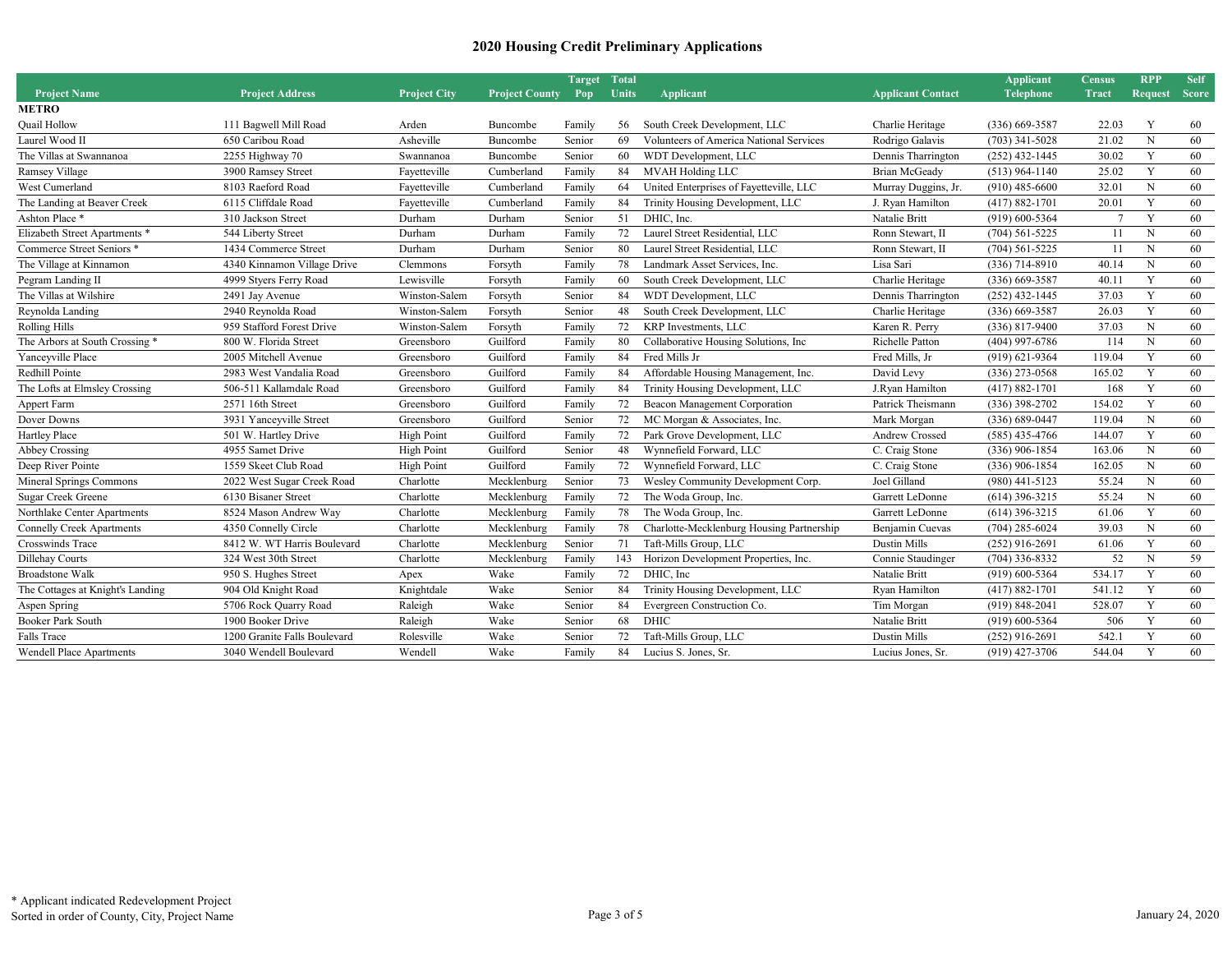|                                  |                            |                     |                       | <b>Target</b> | <b>Total</b> |                                       |                          | <b>Applicant</b>   | <b>Census</b> | <b>RPP</b>     | <b>Self</b>  |
|----------------------------------|----------------------------|---------------------|-----------------------|---------------|--------------|---------------------------------------|--------------------------|--------------------|---------------|----------------|--------------|
| <b>Project Name</b>              | <b>Project Address</b>     | <b>Project City</b> | <b>Project County</b> | Pop           | <b>Units</b> | <b>Applicant</b>                      | <b>Applicant Contact</b> | <b>Telephone</b>   | <b>Tract</b>  | <b>Request</b> | <b>Score</b> |
| <b>WEST</b>                      |                            |                     |                       |               |              |                                       |                          |                    |               |                |              |
| Heritage Woods                   | 300 Macedonia Church Road  | Taylorsville        | Alexander             | Family        | 56           | Southern Properties & Development LLC | Joey Russell             | $(336)$ 681-0144   | 404           | N              | 60           |
| Juniper                          | 1691 Paul Payne Store Road | Taylorsville        | Alexander             | Family        | 60           | Workforce Homestead Inc               | Jim Yamin                | $(828)$ 351-9151   | 404           | Y              | 60           |
| The Peaks at Newland             | 400 Wyatt Drive            | Newland             | Avery                 | Family        | 80           | GDE Holdings, LLC                     | Gary Ellis               | $(704)$ 357-6000   | 9303.01       | Y              | 60           |
| Meeting Street Commons *         | 401 East Meeting Street    | Morganton           | Burke                 | Senior        | 53           | Mosaic Development Group, Inc.        | Kathy Stilwell           | $(704)$ 968-7202   | 206           | Y              | 60           |
| Pine Crossing                    | 605 Pineburr Avenue SW     | Valdese             | Burke                 | Family        | 66           | Western N.C. Housing Partnership      | <b>Joy Strassel</b>      | $(828)$ 279-2654   | 209           | Y              | 60           |
| Tron's Place                     | 251 Praley Street NW       | Valdese             | Burke                 | Senior        | 60           | MC Morgan & Associates, Inc.          | Mark Morgan              | $(336)$ 689-0447   | 209           | N              | 60           |
| Historic Valdese Weavers Mill    | 108 Praley Street          | Valdese             | Burke                 | Family        | 60           | Shelter Investments Development Corp. | Ned Fowler               | (828) 964-2744     | 209           | N              | 60           |
| Kirkwood Grove                   | 100 Kirkland Avenue        | Hudson              | Caldwell              | Senior        | 70           | Weaver- Kirkland Housing, LLC         | Robert Jolly             | $(336)$ 378-7900   | 306           | Y              | 60           |
| <b>Hudson Place Apartments</b>   | 2804 Hickory Boulevard     | Hudson              | Caldwell              | Family        | 66           | Lucius S. Jones, Sr.                  | Lucius Jones, Sr.        | $(919)$ 427-3706   | 306           | Y              | 60           |
| The Lodge at Conover             | 160 Zelkova Court NW       | Conover             | Catawba               | Family        | 60           | Third Wave Housing LLC                | Richard Angino           | $(336)$ 499-1963   | 102.02        | Y              | 60           |
| Fernhill                         | 1313 Emmanuel Church Road  | Conover             | Catawba               | Family        | 60           | Mosaic Development Group, Inc.        | Kathleen Stilwell        | $(704)$ 968-7202   | 113           | Y              | 60           |
| <b>Bristol Gardens</b>           | 6169 E. Highway 150        | Denver              | Catawba               | Senior        | 60           | Workforce Solutions, LLC              | Patty Reeder             | $(336)$ 906-1856   | 115.04        | N              | 60           |
| <b>Hickory Hollow Apartments</b> | 996 22nd Street Place NE   | Hickory             | Catawba               | Family        | 84           | Fred Mills, Sr.                       | Bobby Funk               | $(919)$ 719-6589   | 103.04        | N              | 60           |
| Catawba Landing                  | 2110 17th Avenue NE        | Hickory             | Catawba               | Family        | 72           | Southern Properties & Development LLC | Joey Russell             | $(336) 681 - 0144$ | 104.01        | Y              | 60           |
| Overlook at Sue Lane             | 1016 Sue Lane              | Shelby              | Cleveland             | Senior        | 60           | Zimmerman Properties SE, LLC          | <b>Timothy Bullard</b>   | $(417) 883 - 1632$ | 9507          | Y              | 60           |
| Cherry Place                     | 2211 Glenwood Drive        | Gastonia            | Gaston                | Senior        | 50           | The Woda Group, Inc.                  | Garrett LeDonne          | $(614)$ 396-3215   | 326           | N              | 60           |
| Oaken Trails                     | 1580 Bradford Heights Road | Gastonia            | Gaston                | Senior        | 56           | The Woda Group, Inc.                  | Garrett LeDonne          | $(614)$ 396-3215   | 333.03        | N              | 60           |
| Catawba Creek Villas             | 100 Gaston Day School Road | Gastonia            | Gaston                | Senior        | 84           | WDT Development, LLC                  | Dennis Tharrington       | $(252)$ 432-1445   | 333.03        | Y              | 60           |
| <b>Belmont Place</b>             | 710 W. Hudson Boulevard    | Gastonia            | Gaston                | Family        | 84           | KRP Investments, LLC                  | Karen Perry              | $(336) 817 - 9400$ | 332.03        | N              | 60           |
| Maddux Place Apartments          | 207 Wilson Street          | Stanley             | Gaston                | Family        | 66           | Fred Mills, Jr.                       | Fred Mills, Jr           | $(919) 621 - 9364$ | 335           | N              | 60           |
| White Pine Villas                | 2620 Chimney Rock Road     | Hendersonville      | Henderson             | Senior        | 78           | WDT Development, LLC                  | Dennis Tharrington       | $(252)$ 432-1445   | 9,303         | Y              | 60           |
| Duncan Hill Apartments           | 710 Duncan Hill Road       | Hendersonville      | Henderson             | Family        | 80           | Flatiron Partners, LLC                | Charlie Irick            | $(704)$ 335-9112   | 9310          | Y              | 60           |
| The Bluffs                       | 1090 Savannah Drive        | Sylva               | Jackson               | Family        | 72           | Southern Properties & Development LLC | Joey Russell             | $(336)$ 681-0144   | 9504          | N              | 60           |
| Verbena                          | 645 Siler Road             | Franklin            | Macon                 | Senior        | 60           | Workforce Homestead Inc               | Jim Yamin                | $(828)$ 351-9151   | 9706          | Y              | 60           |
| Jasmine                          | 70 Fox Mountain Road       | Columbus            | Polk                  | Family        | 70           | Workforce Homestead Inc               | Jim Yamin                | $(828)$ 351-9151   | 9201.04       | Y              | 60           |
| The Overlook at Blue Ridge       | 100 Armstrong Drive        | Spindale            | Rutherford            | Family        | 89           | Trinity Housing Development, LLC      | J. Rvan Hamilton         | $(417) 882 - 1701$ | 9606          | Y              | 60           |
| Legacy Ridge                     | 121 Golf Course Road       | Pilot Mountain      | Surry                 | Family        | 64           | Southern Properties & Development LLC | Joey Russell             | $(336) 681 - 0144$ | 9312          | N              | 60           |
| <b>Falling Waters</b>            | 746 Rosman Highway         | Brevard             | Transylvania          | Family        | 80           | Workforce Homestead Inc               | Jim Yamin                | (828) 351-9151     | 9602          | Y              | 60           |
|                                  |                            |                     |                       |               |              |                                       |                          |                    |               |                |              |